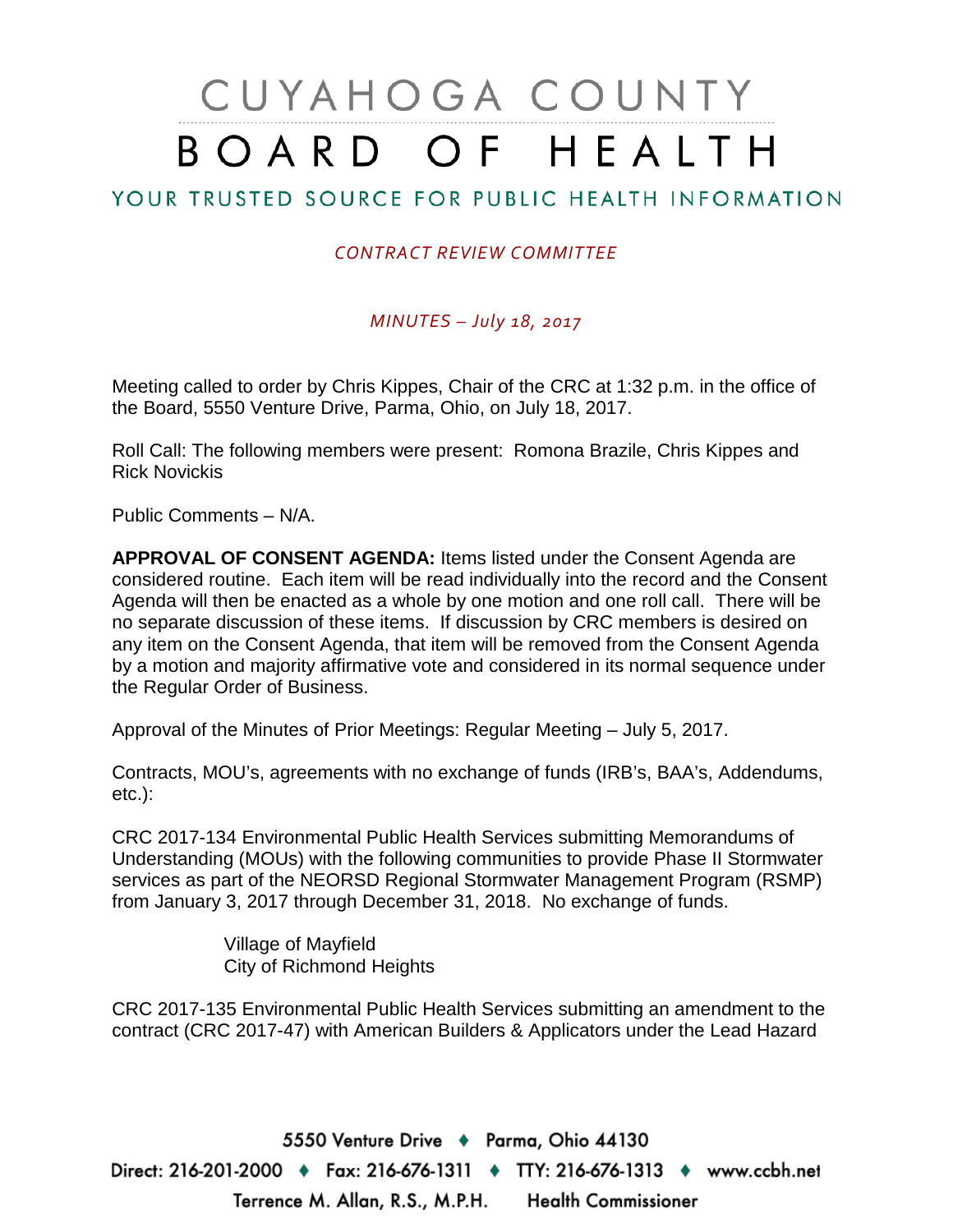Control grant to extend the end of the contract period from July 17, 2017 to August 16, 2017. Amount to be paid to American Builders & Applicators to remain the same.

CRC 2017-136 Environmental Public Health Services submitting an amendment to the contract (CRC 2017-78) with Paragon CMS under the Lead Hazard Control grant to extend the end of the contract period from July 30, 2017 to August 22, 2017. Amount to be paid Paragon CMS to remain the same.

It was moved by Romona Brazile, seconded by Rick Novickis, that the consent agenda, including the minutes of the July 5, 2017 Regular CRC meeting be approved.

The Secretary called the roll:

Ayes: Romona Brazile, Chris Kippes and Rick Novickis

#### **CONTRACTS AND AWARDS:**

Tabled Items

None

New Items For Review

Bid/Quote Openings ≥ \$25,000.00

**None** 

Bid/Quote Openings < \$25,000.00

Lead program Bid Opening presented by: La'Keisha James

It was moved by Rick Novickis, seconded by Romona Brazile that the following quote (CRC 2017-137) for 16000 Nelamere (Down & Up), East Cleveland, Ohio 44112 be accepted as the lowest and best, and a contract be awarded to BDL General Contracting in the amount of \$14,570.00 (ref. enclosed).

The Secretary called the roll:

Ayes: Romona Brazile, Chris Kippes and Rick Novickis

It was moved by Rick Novickis, seconded by Chris Kippes that the following quote (CRC 2017-138) for 1541 Lakewood Ave (Down & Up), Lakewood, Ohio 44107 be accepted as the lowest and best, and a contract be awarded to BDL General Contracting in the amount of \$15,507.00 (ref. enclosed).

5550 Venture Drive + Parma, Ohio 44130 Direct: 216-201-2000 ♦ Fax: 216-676-1311 ♦ TTY: 216-676-1313 ♦ www.ccbh.net Terrence M. Allan, R.S., M.P.H. **Health Commissioner**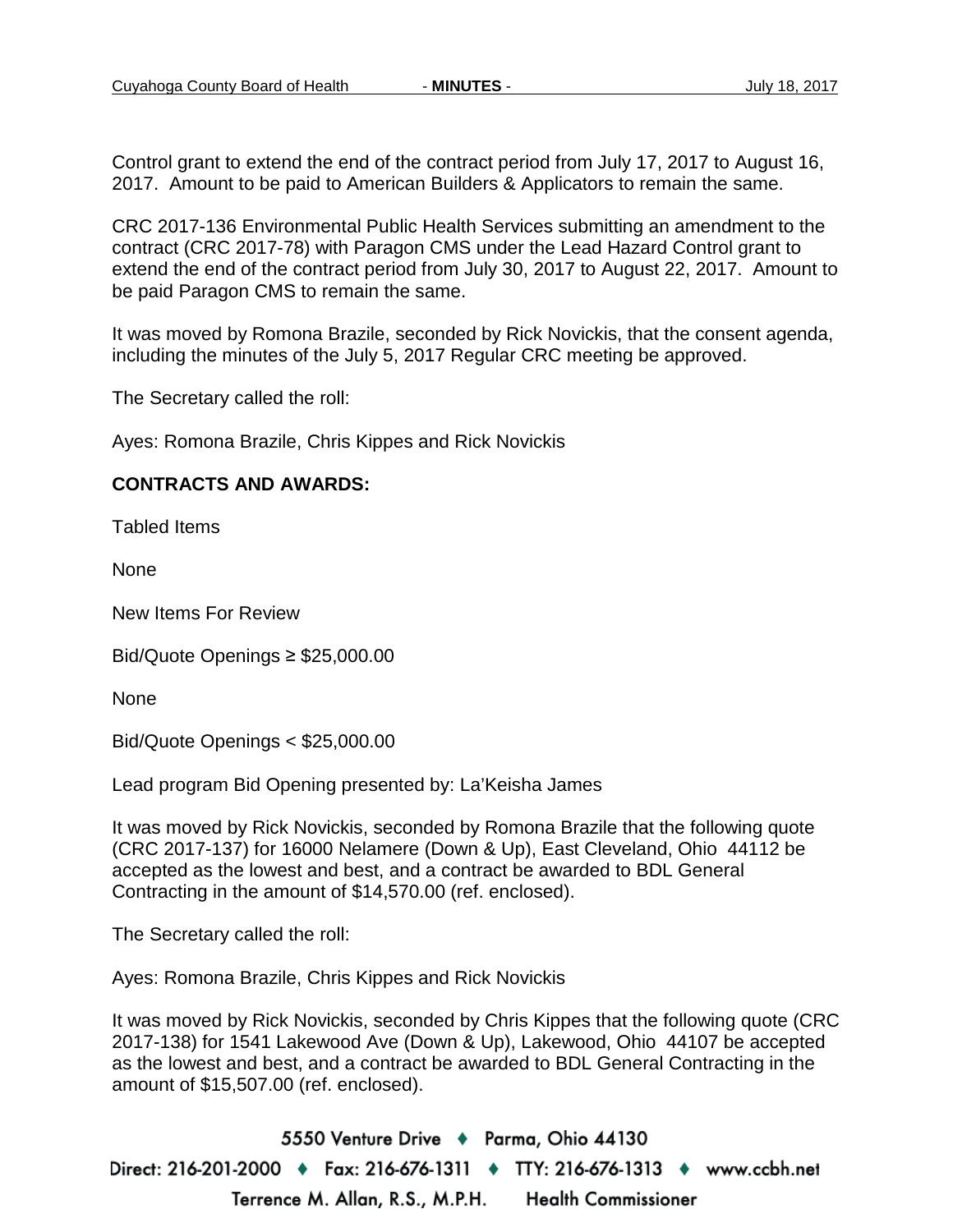The Secretary called the roll:

Ayes: Romona Brazile, Chris Kippes and Rick Novickis

It was moved by Romona Brazile, seconded by Chris Kippes that the following quote (CRC 2017-139) for 9326 Plymouth Ave., Garfield Heights, Ohio 44125 be accepted as the lowest and best, and a contract be awarded to MCM Home Services in the amount of \$4,350.00 (ref. enclosed).

The Secretary called the roll:

Ayes: Romona Brazile, Chris Kippes and Rick Novickis

Household Sewage program Bid Opening presented by: Marlene Skovenski

It was moved by Rick Novickis, seconded by Romona Brazile that the following quote (CRC 2017-140) for 3900 Ellendale Rd., Moreland Hills, Ohio 44022 be accepted as the lowest and best, and a contract be awarded to Suburban Septic Service, Inc. in the amount of \$14,125.00 (ref. enclosed).

The Secretary called the roll:

Ayes: Romona Brazile, Chris Kippes and Rick Novickis

Expenditures: Contracts up to \$25,000.00

It was moved by Chris Kippes, seconded by Rick Novickis that the following contract (CRC 2017-141) with Pregnant With Possibilities Resource Center (PPRC) under the Teen Wellness Initiative grant from July 1, 2017 through December 31, 2017 in the amount of \$11,250.00 be approved.

Presented by: Gloria Agosto-Davis

Purpose: To implement an evidence based sexual health curriculum in two communitybased centers within the cities with the highest teen birth rates in Cuyahoga County.

Funding Source: 100% reimbursable through the FYI2018 TWI grant.

The Secretary called the roll:

Ayes: Romona Brazile, Chris Kippes and Rick Novickis

It was moved by Rick Novickis, seconded by Romona Brazile that the contract (CRC 2017-142) with Union County General Health District under the ODH 2017 Injury Prevention grant from June 1, 2017 through December 31, 2017 in the amount of

5550 Venture Drive + Parma, Ohio 44130 Direct: 216-201-2000 ♦ Fax: 216-676-1311 ♦ TTY: 216-676-1313 ♦ www.ccbh.net Terrence M. Allan, R.S., M.P.H. **Health Commissioner**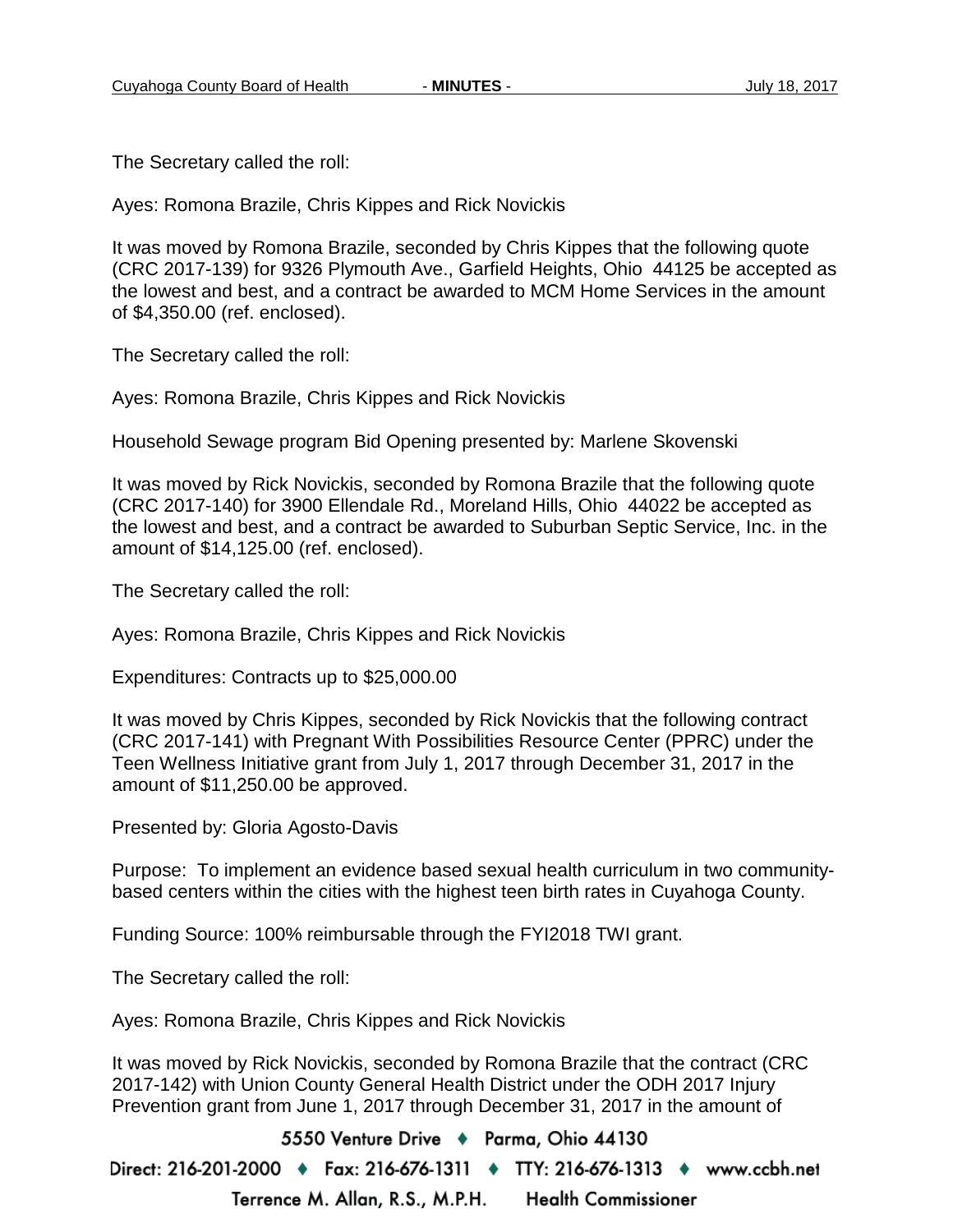\$5,000.00 be approved.

Presented by: Allisyn Leppla

Purpose: This contract is for a mini-grant, utilizing supplemental funding as instructed by the Ohio Department of Health, for Union County General Health District to develop an Opioid Overdose Surveillance Plan and Opioid Overdose Review Committee. This project will help to identify risk factors, utilize collected information to inform prevention strategies and reduce drug overdose morbidity and mortality in Union County.

Funding Source: 100% reimbursable through the FY2017 ODH Injury Prevention Grant.

Ayes: Romona Brazile, Chris Kippes and Rick Novickis

It was moved by Chris Kippes, seconded by Rick Novickis that the amendment (CRC 2017-143) to the contract (CRC 2017-77) with BDL General Contracting under the Lead Hazard Control grant to increase the amount to be paid to BDL General Contracting from \$18,600.00 to \$18,973.75 be approved.

Presented by: La'Keisha James

Purpose: To complete additional work related to windows as identified by the Shaker Heights Architectural Review Board.

Funding Source: 100% reimbursable through the Lead Hazard Control Program.

Ayes: Romona Brazile, Chris Kippes and Rick Novickis

It was moved by Chris Kippes, seconded by Romona Brazile that the amendment (CRC 2017-144) to the contract (Resolution 2016-10) with Quarry Hill Orchards under the USDA Farm to School grant to decrease the amount to be paid to Quarry Hill Orchards from \$20,000.00 to \$16,331.30 be approved.

Presented by: Alison Patrick

Purpose: To decrease original contract amount due to a change in grant deliverables.

Funding Source: 100% reimbursable through the USDA Farm to School grant

Ayes: Romona Brazile, Chris Kippes and Rick Novickis

It was moved by Romona Brazile, seconded by Chris Kippes that the contract (CRC 2017-145) with the Cuyahoga County Agricultural Society for space rental from August 7, 2017 through August 13, 2017 at the Cuyahoga County Fair in the amount of \$350.00 be approved.

5550 Venture Drive + Parma, Ohio 44130

Direct: 216-201-2000 ♦ Fax: 216-676-1311 ♦ TTY: 216-676-1313 ♦ www.ccbh.net Terrence M. Allan, R.S., M.P.H. **Health Commissioner**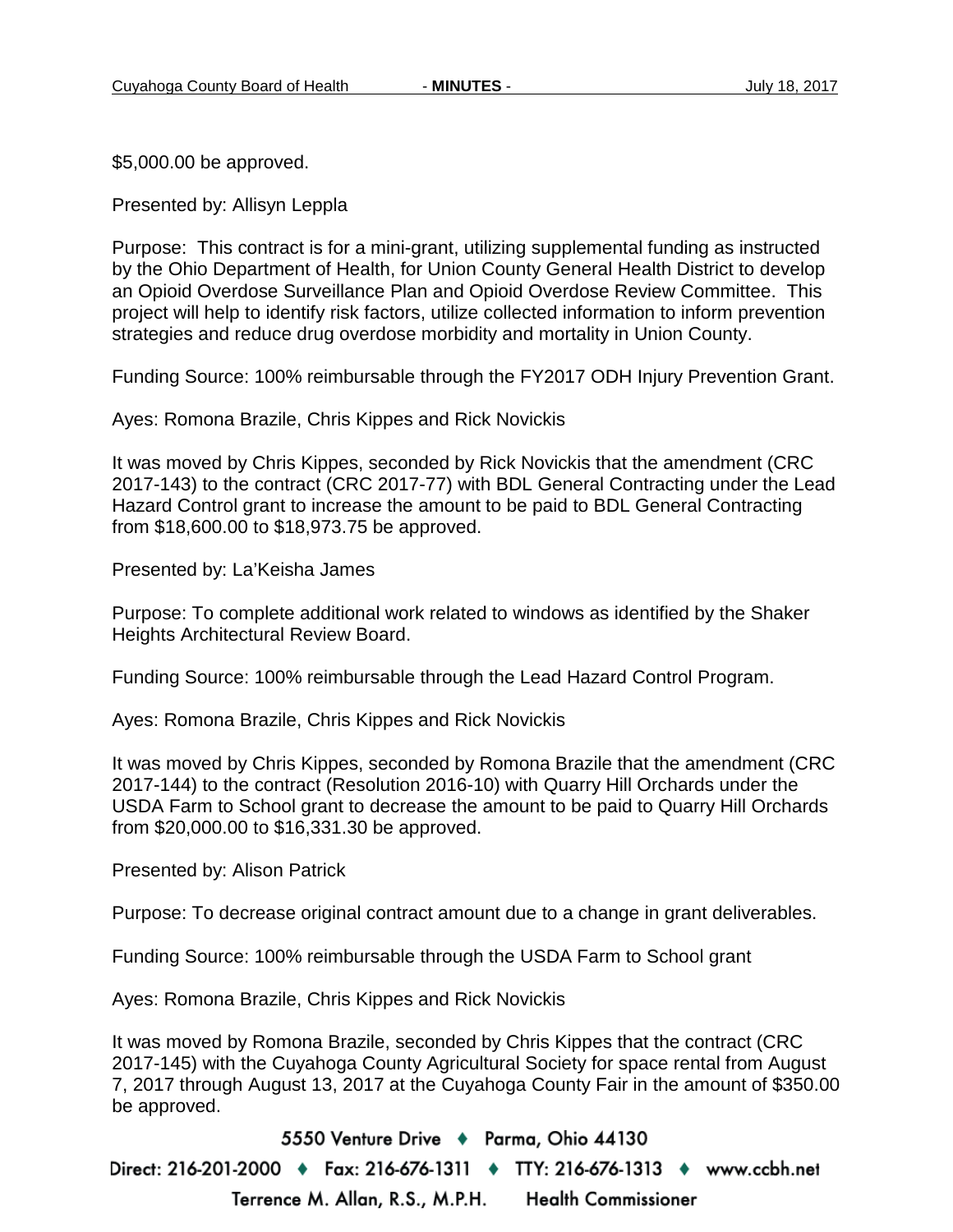Presented by: Rick Novickis

Purpose: To promote agency awareness during the Cuyahoga County Fair.

Funding Source: 100% funded through CCBH General Revenue

Ayes: Romona Brazile, Chris Kippes and Rick Novickis

Revenue Generating Agreements up to \$25,000.00

It was moved by Chris Kippes, seconded by Romona Brazile that the Memorandums of Understanding (MOUs) (CRC 2017-146) with the following communities to provide Phase II Stormwater services from January 3, 2017 through December 31, 2018 be approved.

> City of Richmond Heights \$3,164.00 City of Rocky River \$5,064.00

Amount to be received is not to exceed:

Presented by: Rick Novickis

Purpose: Implementation of the Minimum Control Measures (MCM) #3: Illicit Discharge Detection and Elimination (IDDE) programming.

The Secretary called the roll:

Ayes: Romona Brazile, Chris Kippes and Rick Novickis

Contract Rescissions

None

Other Business

None

Public Comment – N/A.

Thereupon, it was moved by Rick Novickis, seconded by Romona Brazile, that the following Motion be adopted:

BE IT RESOLVED that the meeting be adjourned at 1:56 p.m.

5550 Venture Drive + Parma, Ohio 44130 Direct: 216-201-2000 ♦ Fax: 216-676-1311 ♦ TTY: 216-676-1313 ♦ www.ccbh.net Terrence M. Allan, R.S., M.P.H. **Health Commissioner**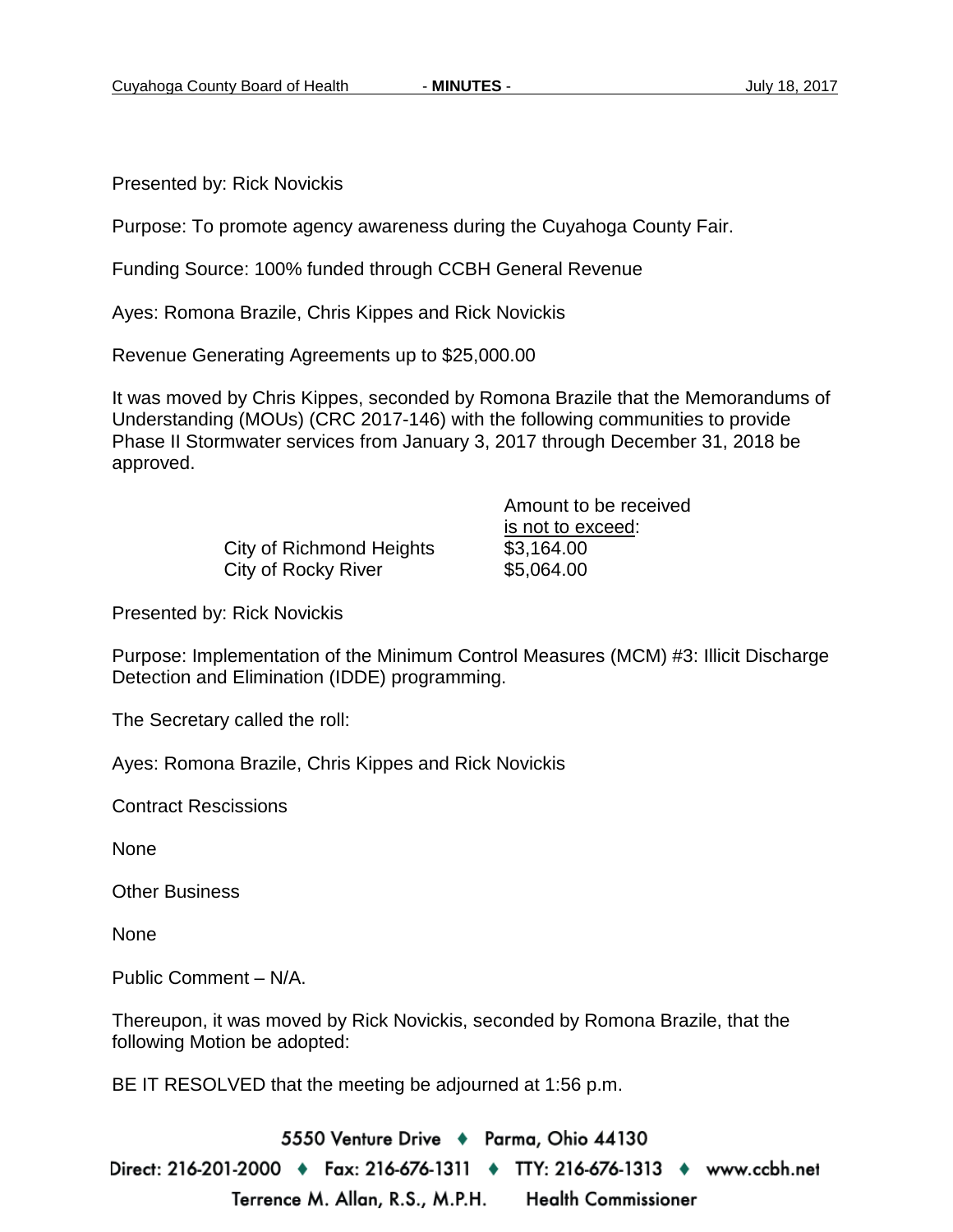- MINUTES -

The Secretary called the roll:

Ayes: Romona Brazile, Chris Kippes and Rick Novickis

Committee Chair

5550 Venture Drive + Parma, Ohio 44130 Direct: 216-201-2000 • Fax: 216-676-1311 • TTY: 216-676-1313 • www.ccbh.net Terrence M. Allan, R.S., M.P.H. **Health Commissioner**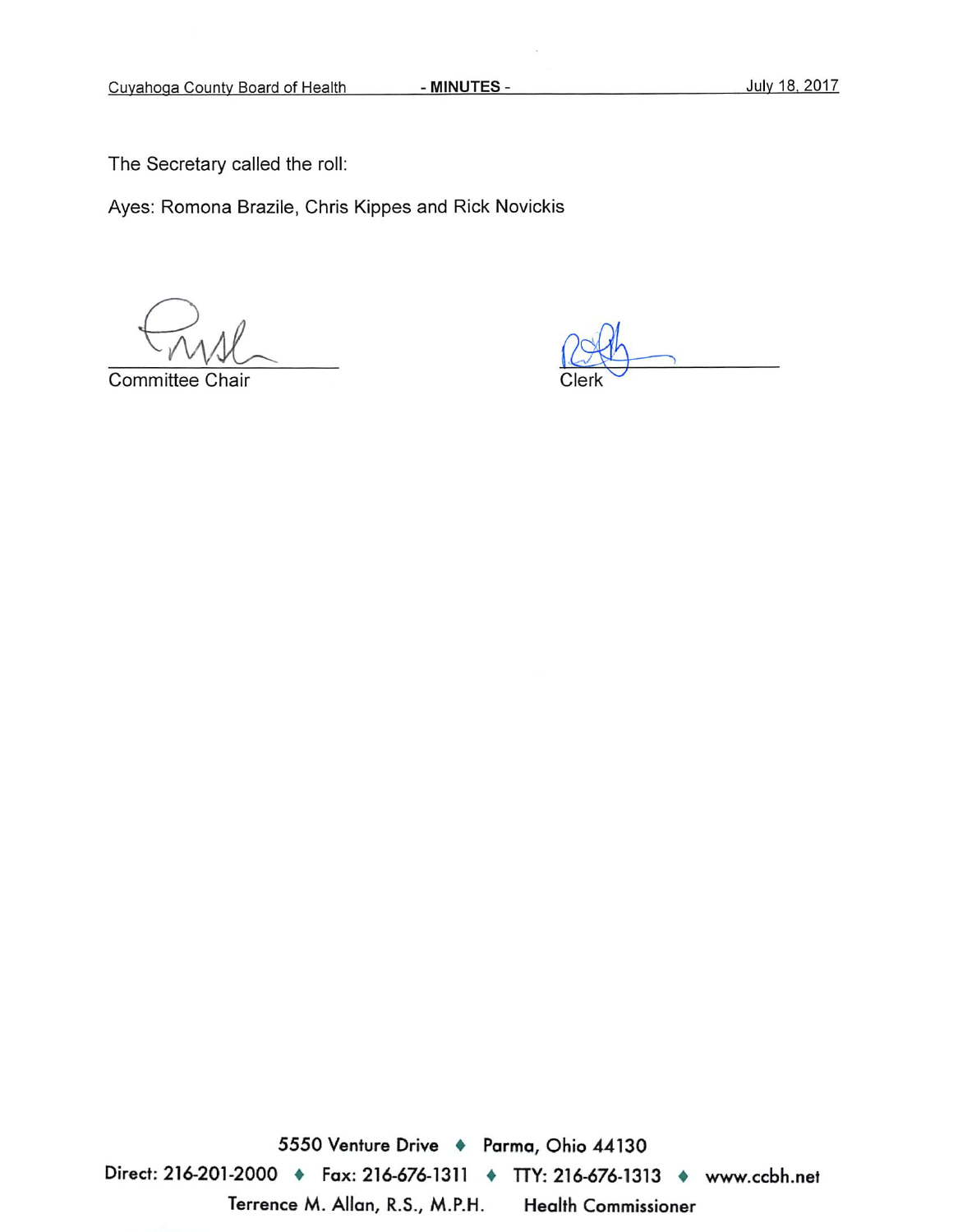#### **QUOTE RESULTS**

#### **Project Address Name:** Alcorn & Vacant

**Address: City,State, Zip:** East Cleveland, Ohio 44112**CRC No:** CRC 2017-139 16000 Nelamere Rd Down & Up

**The following quotes were received and opened:**

| <b>INAME OF CONTRACTOR</b>      | <b>QUOTE</b> |
|---------------------------------|--------------|
| <b>Allenbey Construction</b>    | \$16,580     |
| American Builders & Applicators | \$16,550     |
| <b>CB Mullins</b>               | \$18,600     |
| <b>BDL General Contracting</b>  | \$14,570     |
| <b>MCM Homeservices</b>         | \$15,025     |

**ESTIMATE:** \$17,137.50

**Recommended award: BDL General Contracting**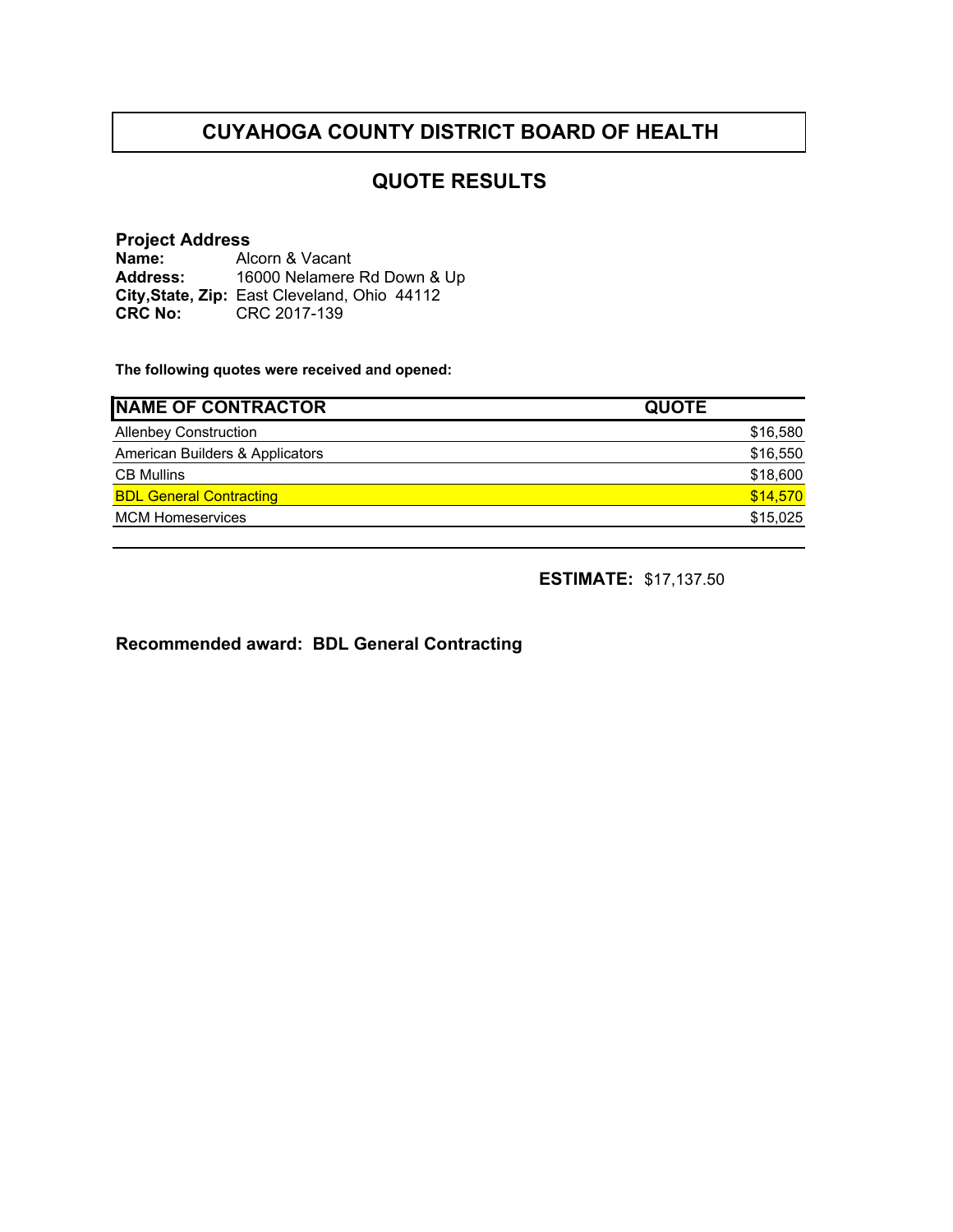#### **QUOTE RESULTS**

#### **Project Address Name: Address: City,State, Zip:** Lakewood, Ohio 44107**CRC No:** CRC 2017-138 Bonsignore & Watson 1541 Lakewood Ave Down & Up

**The following quotes were received and opened:**

| <b>INAME OF CONTRACTOR</b>      | <b>QUOTE</b> |
|---------------------------------|--------------|
| <b>Allenbey Construction</b>    | \$19,175     |
| American Builders & Applicators | \$16,600     |
| <b>MCM Homeservices</b>         | \$16,000     |
| <b>CB Mullins</b>               | \$25,600     |
| <b>BDL General Contracting</b>  | \$15,507     |
|                                 |              |

**ESTIMATE:** \$18,816.25

**Recommended award: BDL General Contracting**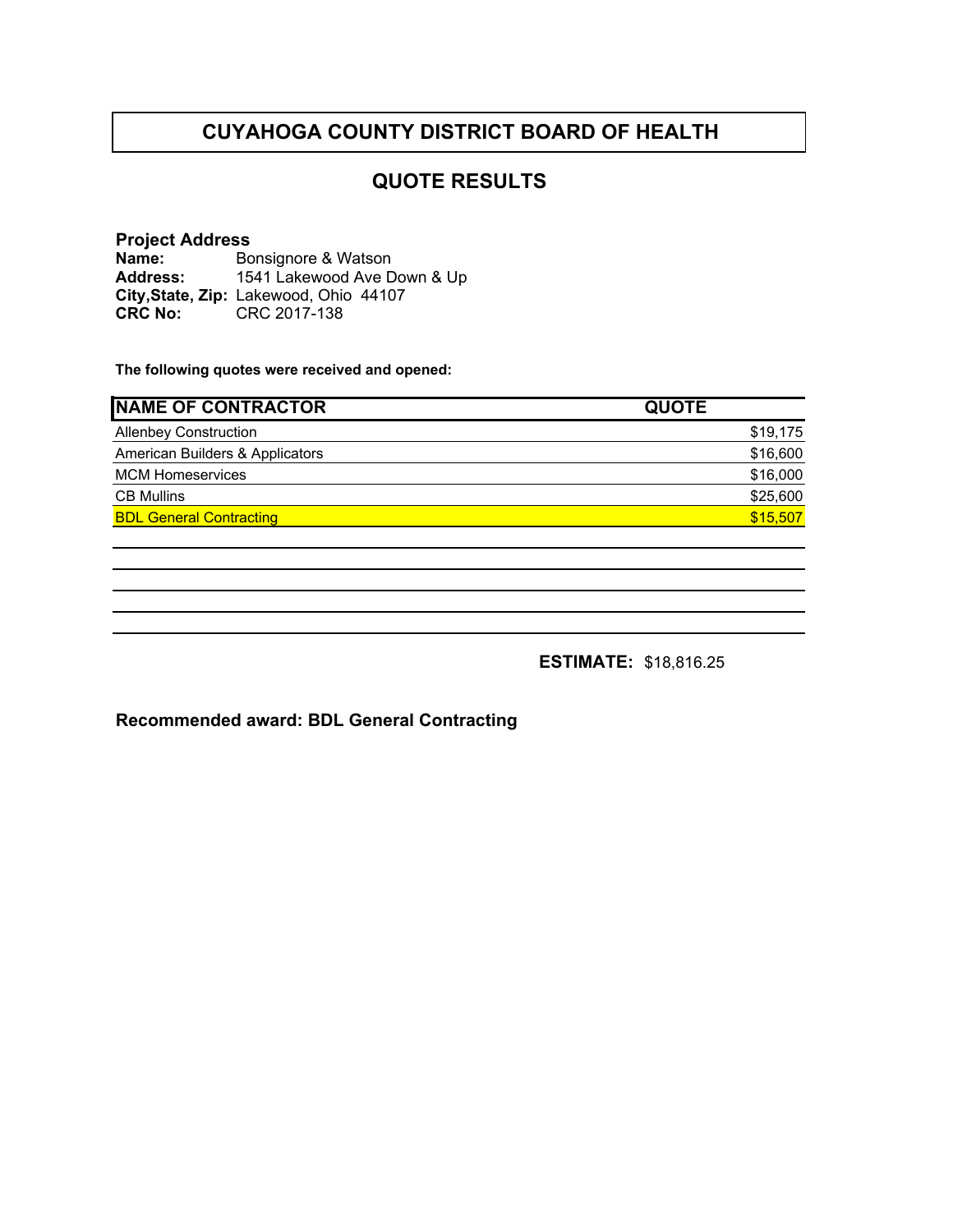#### **QUOTE RESULTS**

#### **Project Address Name: Address: City,State, Zip:** Garfield Hts., Ohio 44125**CRC No:** CRC 2017-139 Elizabeth Torres 9326 Plymouth Ave.

**The following quotes were received and opened:**

| <b>NAME OF CONTRACTOR</b> | <b>QUOTE</b> |
|---------------------------|--------------|
| <b>MCM HomeServices</b>   | $-350$       |
|                           |              |
|                           |              |
|                           |              |
|                           |              |
|                           |              |

**ESTIMATE:** \$3,775.00

**Recommended award: MCM HomeService**